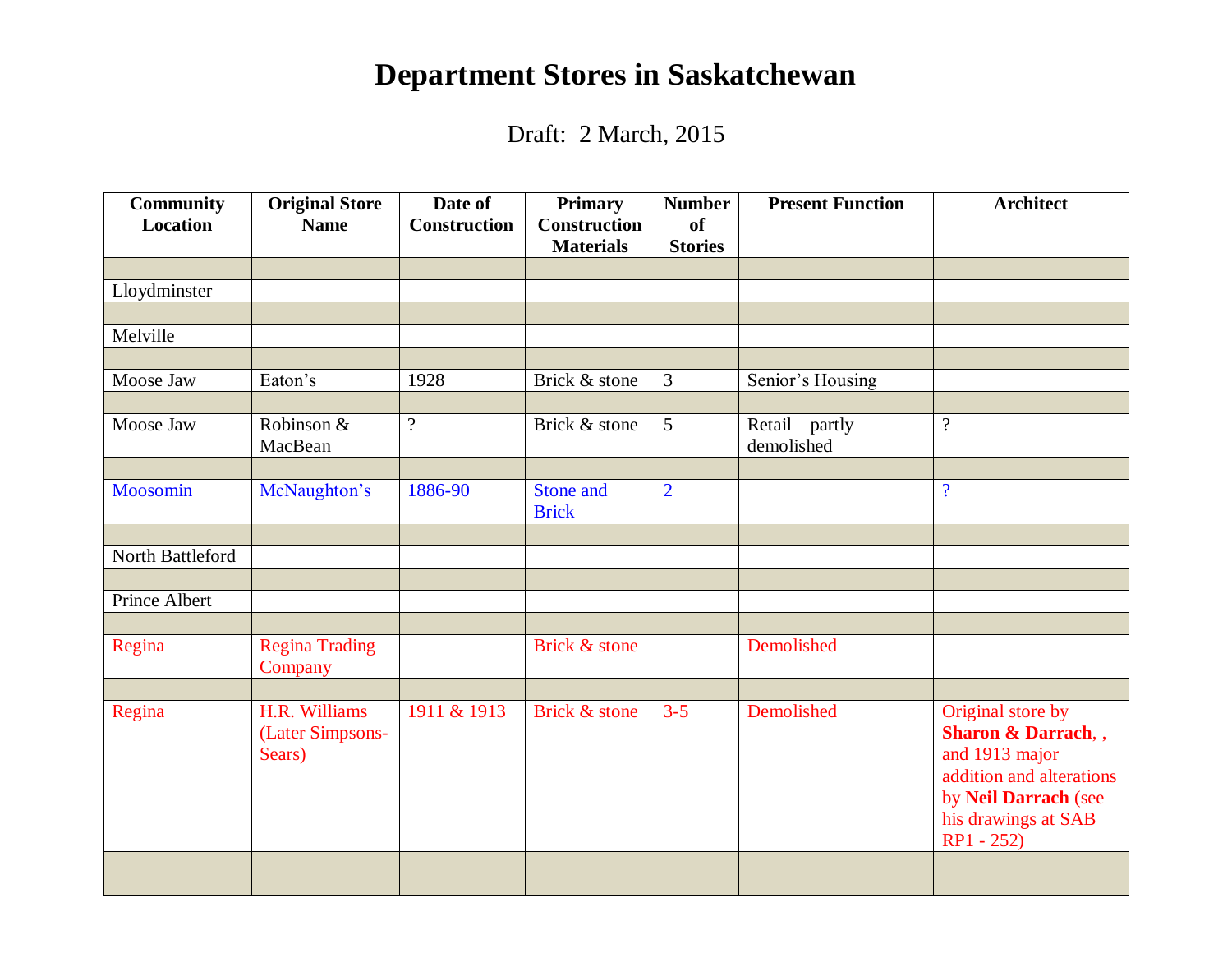| <b>Community</b><br><b>Location</b> | <b>Original Store</b><br><b>Name</b> | Date of<br><b>Construction</b> | <b>Primary</b><br><b>Construction</b><br><b>Materials</b> | <b>Number</b><br><b>of</b><br><b>Stories</b> | <b>Present Function</b>                    | <b>Architect</b>                                                                                                                                                                                                                                                                                                                                                                                         |
|-------------------------------------|--------------------------------------|--------------------------------|-----------------------------------------------------------|----------------------------------------------|--------------------------------------------|----------------------------------------------------------------------------------------------------------------------------------------------------------------------------------------------------------------------------------------------------------------------------------------------------------------------------------------------------------------------------------------------------------|
|                                     |                                      |                                |                                                           |                                              |                                            |                                                                                                                                                                                                                                                                                                                                                                                                          |
| Regina                              | Sherwood<br>Department<br>Store      | 1913                           | Brick & terra<br>cotta                                    | 3                                            | Offices                                    | David Brown & Hugh<br>Vallance, Montreal -<br>also designed buildings<br>across Canada, and<br>over a dozen in Sask:<br>- $U \circ f S - at$<br>least 6: Admin<br>Bldg; Chem;<br>Barn;<br>Emmanuel-St.<br>Chad; Pres.<br>Res. etc.<br>Canada Life<br>Bldg, Regina<br>D of Q. St.<br>Chad's &<br>Synod Office<br>Cairns Dept.<br>Store, S'toon<br>Union Bank,<br>S'toon;<br>Knox United<br>Church, S'toon |
|                                     |                                      |                                |                                                           |                                              |                                            |                                                                                                                                                                                                                                                                                                                                                                                                          |
| Saskatoon                           | J.F. Cairns                          | 1913                           | Brick & stone                                             | 5                                            | Demolished ???                             | Brown & Vallance,<br>Montreal                                                                                                                                                                                                                                                                                                                                                                            |
|                                     |                                      |                                |                                                           |                                              |                                            |                                                                                                                                                                                                                                                                                                                                                                                                          |
| Saskatoon                           | MacMillan                            | 1912                           | Brick & stone                                             | 5                                            | Offices (now known as<br>the Avenue Bldg.) | William Fingland,<br>Winnipeg                                                                                                                                                                                                                                                                                                                                                                            |
|                                     |                                      |                                |                                                           |                                              |                                            |                                                                                                                                                                                                                                                                                                                                                                                                          |
| Saskatoon                           | Eaton's                              | 1928                           | Tyndall stone<br>& brick                                  | $\mathfrak{Z}$                               | Saskatoon Board of<br>Education            | Ross & Macdonald,<br>Montreal                                                                                                                                                                                                                                                                                                                                                                            |
|                                     |                                      |                                |                                                           |                                              |                                            |                                                                                                                                                                                                                                                                                                                                                                                                          |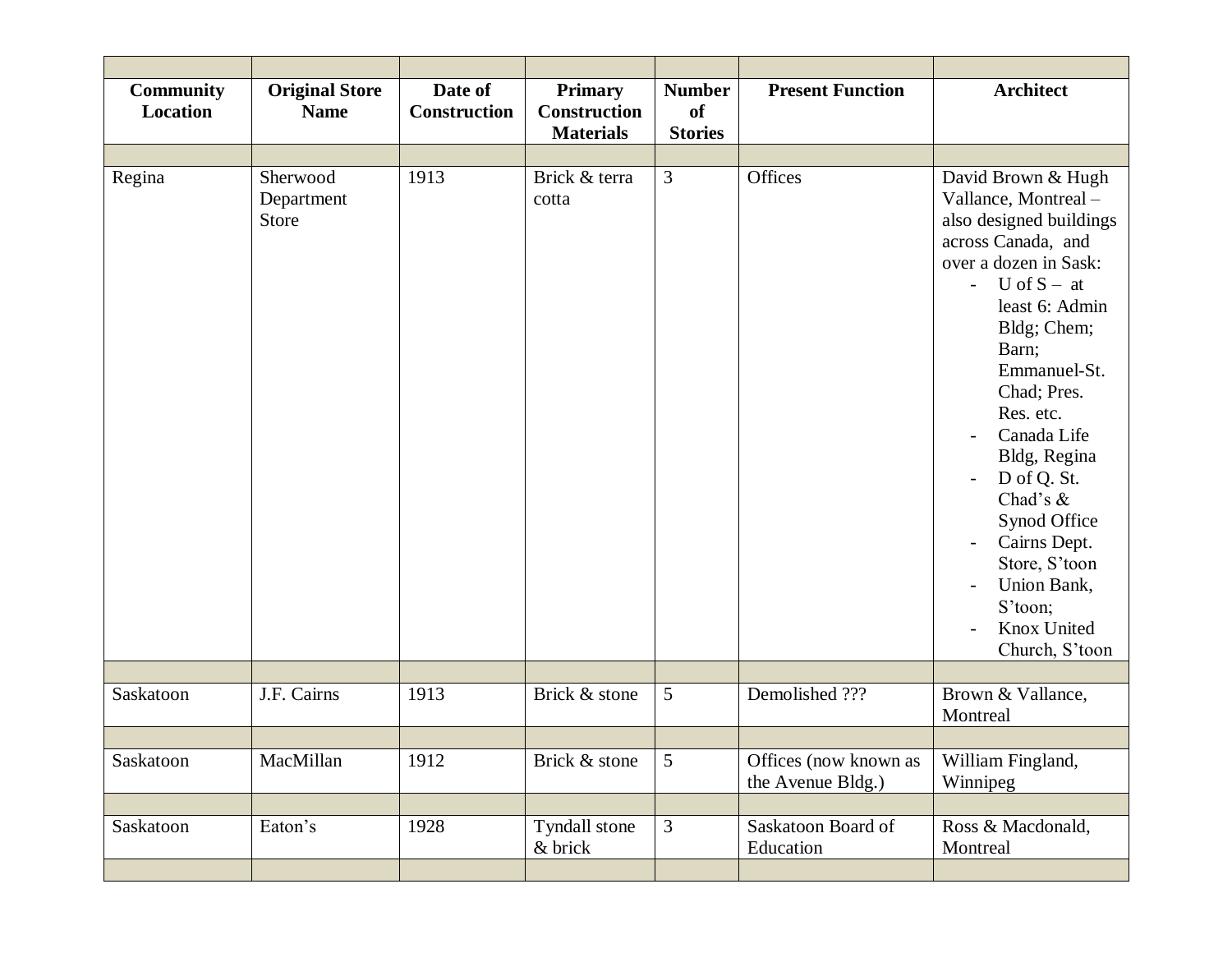| <b>Community</b><br><b>Location</b> | <b>Original Store</b><br><b>Name</b> | Date of<br><b>Construction</b> | <b>Primary</b><br><b>Construction</b><br><b>Materials</b> | <b>Number</b><br><sub>of</sub><br><b>Stories</b> | <b>Present Function</b> | <b>Architect</b> |
|-------------------------------------|--------------------------------------|--------------------------------|-----------------------------------------------------------|--------------------------------------------------|-------------------------|------------------|
| <b>Swift Current</b>                | Argue & Cooper                       | 1905 & 1910<br>& 191           | <b>Brick</b>                                              | 3                                                | Demolished ???          |                  |
| Weyburn                             | McKinnon                             | 1912                           | Brick & stone                                             | 3                                                | Co-op Store             |                  |
| Yorkton                             | Hudson's Bay                         | 1912                           | Terra Cotta                                               | 2                                                | <b>Furniture Store</b>  | Woodman & Carey, |
|                                     | Company                              |                                |                                                           |                                                  |                         | Winnipeg         |
|                                     |                                      |                                |                                                           |                                                  |                         |                  |

Other HBC Stores in Saskatchewan:

- Battleford
- Fort Qu'Appelle
- Whitewood

++++++++++++++++++++++++++++++++++++++++++++++++++++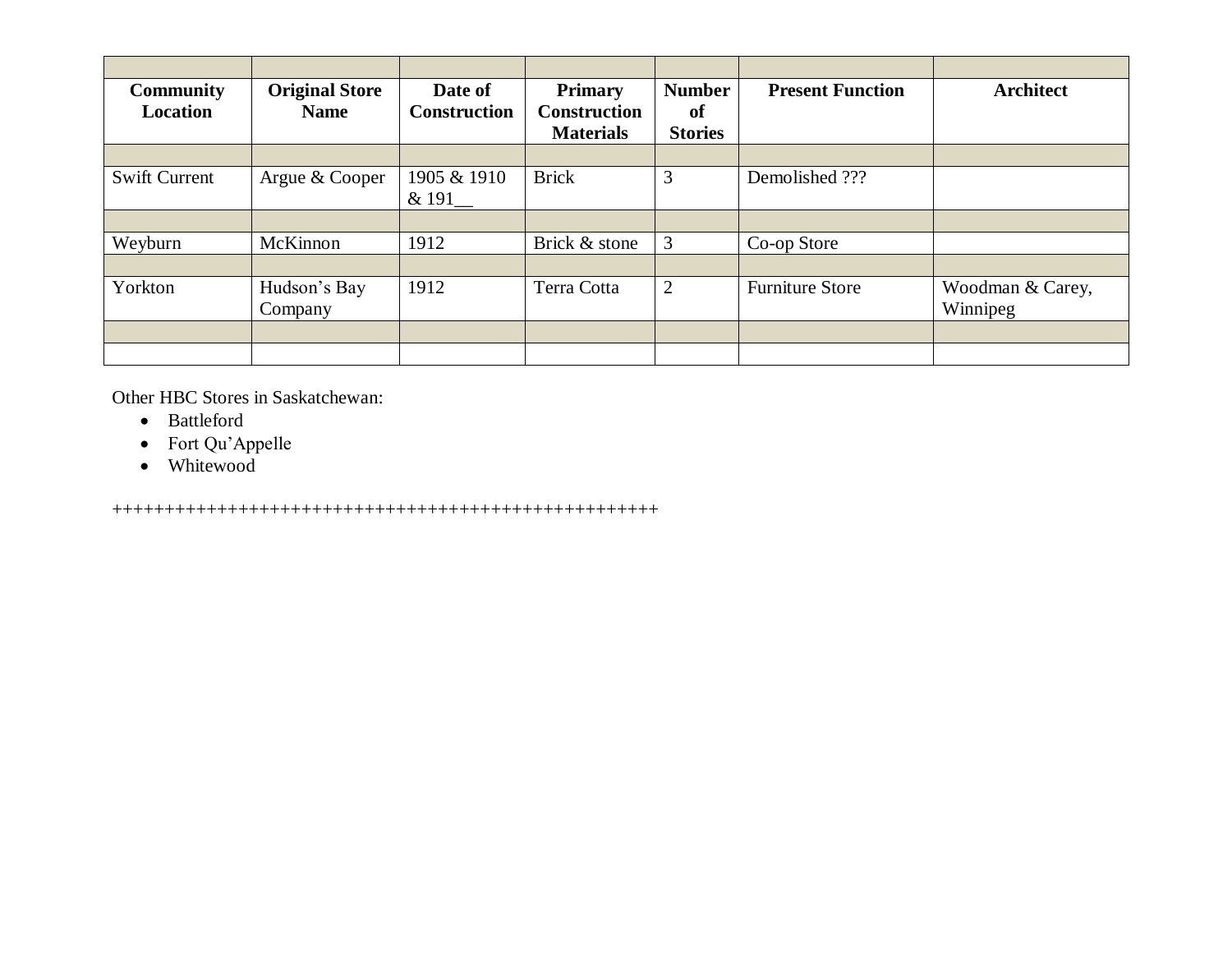Saskatoon Store: http://www.hbcheritage.ca/hbcheritage/history/places/stores/saskatoon



HBC Saskatoon store ca. 1930 HBCA 1987/363-S-305/4C

On March 29th, 1922, Hudson's Bay Company announced the purchase of the business and premises of the J.F. Cairns Limited Department Store in Saskatoon. In a ceremony on April 15th, J.F Cairns himself handed over the keys to the new store Manager, John. S. Smith. The store immediately closed for two weeks of stock-taking and redecorating during which time the popular grocery department remained operational, handling telephone orders. The entire Cairns staff transferred to the HBC payroll as part of the acquisition.

Born in Lawrenceville, Quebec in 1870, J.F. Cairns had arrived in Saskatoon in 1902, opening the city's first flour mill that same year. One of the city's earliest merchants, he operated a bakery and grocery before expanding into retail. In 1903 he became the first Secretary of the Saskatoon Board of Trade, and he subsequently became a city alderman. A noted sportsman, J.F. Cairns field was opened in 1913.

As early as 1918 Cairns had indicated he might be willing to sell to HBC. Later reports say that ill health prompted this approach. At that time HBC was in the midst of a major urban expansion program, which had begun in earnest with the opening of the new Calgary and Edmonton stores in 1913. In November, 1921 the Canadian Advisory Committee reported to the Governor and Committee in London: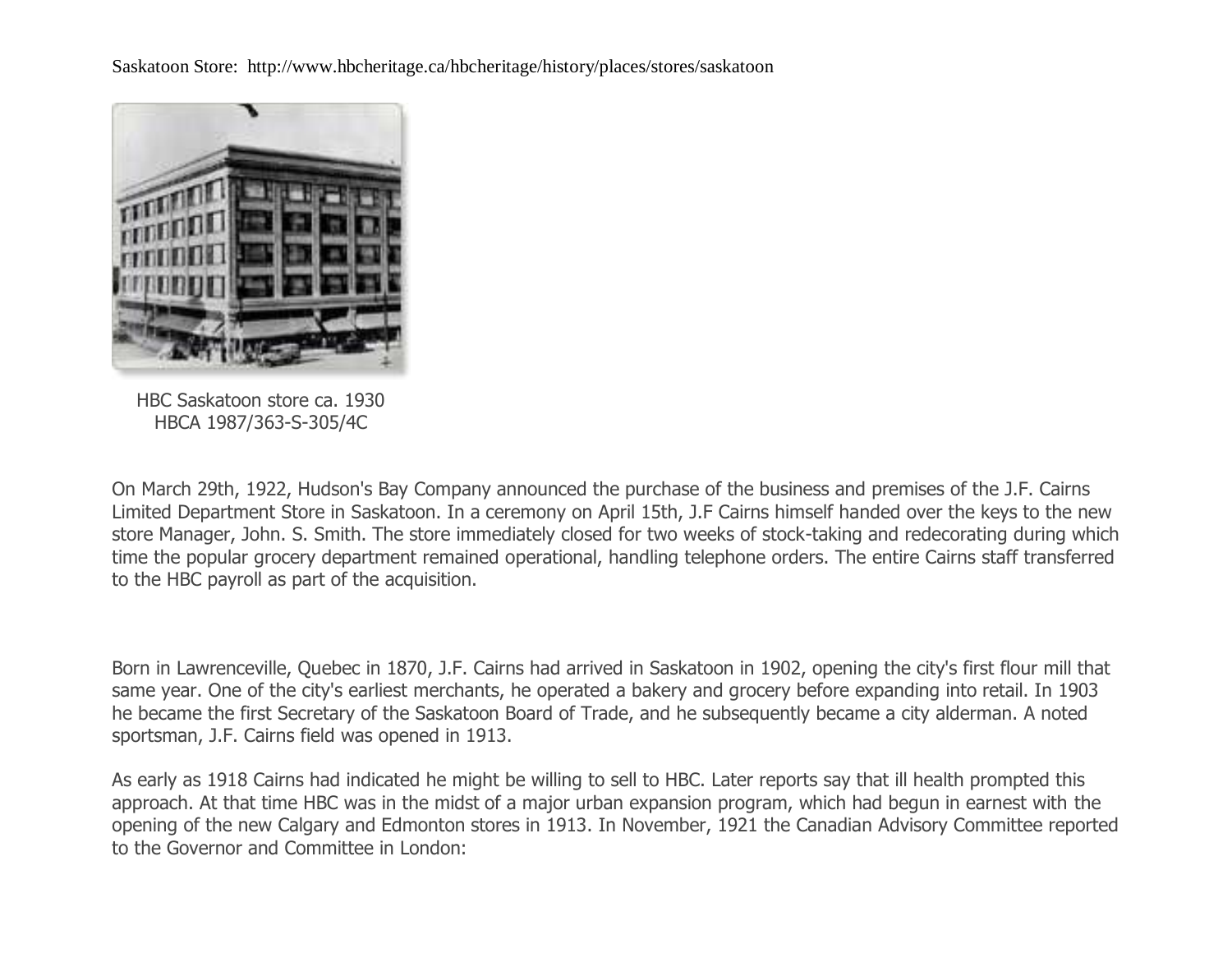During the past few years the question has come up at different times as to the desirability of the Company opening a representative retail establishment somewhere in the Province of Saskatchewan. As the Board is aware that Province is the most populous of the three Prairie Provinces and from an agricultural standpoint the most developed and productive. The question as to where the Company might establish a retail operation in that Province has been discussed several times and Regina, Moose Jaw and Saskatoon in turn were considered. The consensus of opinion is that were the Company to establish Saskatoon would be the best point of the three.



Hbc Saskatoon store 1968 HBCA 1987/363-S-310/14

The availability of the established Cairns business in Saskatoon on favourable terms (\$350,000) made expansion into that city an attractive proposition. So it was that in 1922 the former Cairns property became the 11th store in HBC's retail chain, and the 5th of the six large urban stores to open.

Unlike the other downtown stores, where HBC acquired property and built new, the Saskatoon store came ready-made. Located at 205 Second Avenue North, at the corner of 23rd Street and only a block from City Hall - where "every street car in the city passes the store" - it was already the "premier department store in Saskatchewan". Opened in 1913, it stood an impressive five storeys, had a full basement, and enclosed 90,255 square feet. Built by G.H. Archibald and Company, it was constructed of fireproof steel and concrete, with a frontage of pressed brick, and was considered the finest building in the city, with elevators and a sprinkler system that was state of the art in fire suppression technology.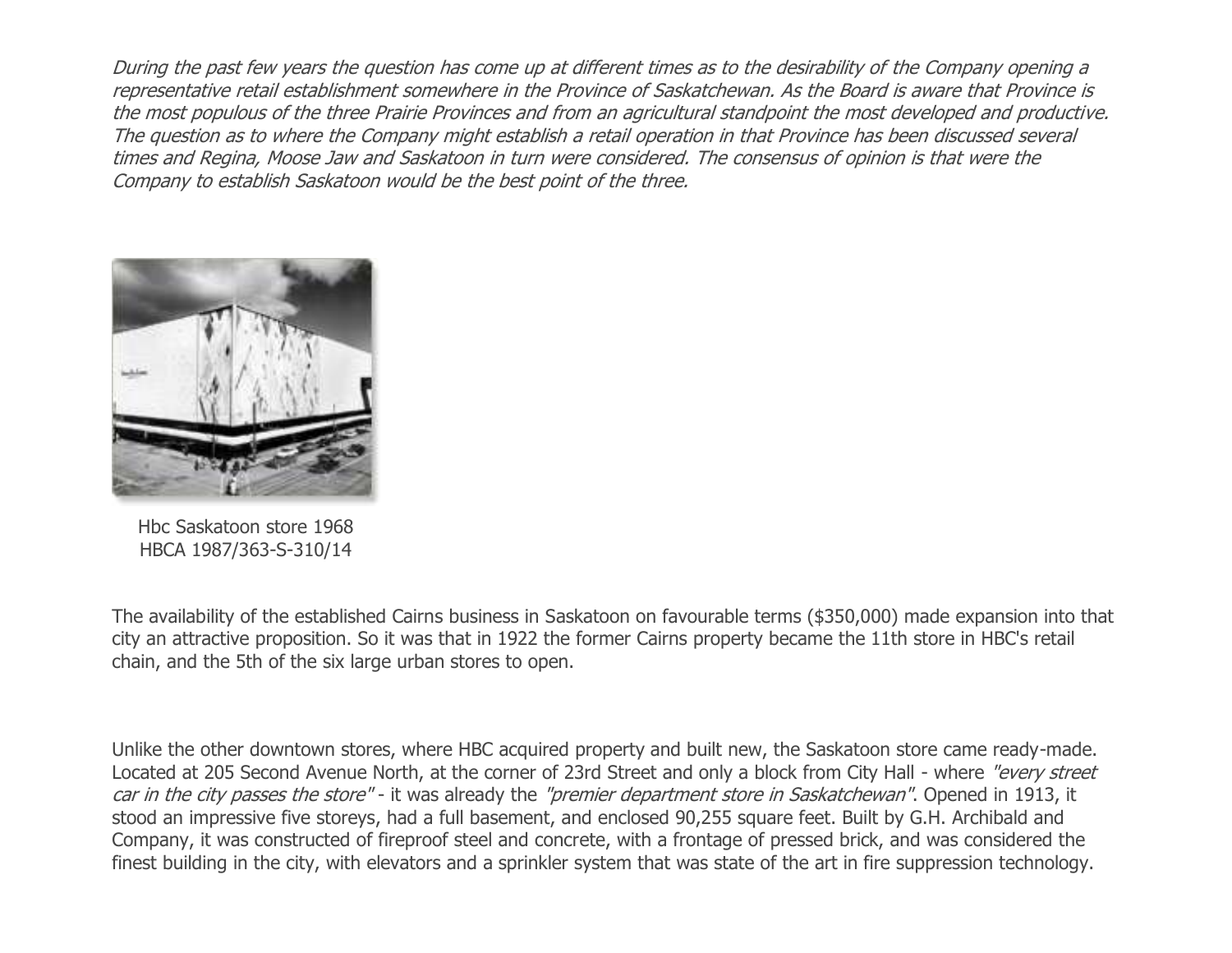The new HBC store opened for business May 1st, just in time for HBC's anniversary. In anticipation of Opening Day crowds HBC had laid on an extra 100 sales associates to supplement the 125 already on staff. But it still wasn't enough: the numbers of customers was so great that many were not able to be served. Existing one-day retail sales records for the city of Saskatoon were smashed.

A clever promotion ensured that Opening Day would not go unnoticed. HBC chartered all the trams in the city for the whole day - from 8:30 a.m. until 6:00 p.m. - then invited the entire city to "ride free with HBC". At the time the population of Saskatoon was approximately 25,000 but records indicated 24,987 riders took the tram that day. This story was picked up by the newswires and carried across the country.

On Saturday, October 14th, 1922 the store reached another milestone when the new Imperial Restaurant opened on the 4th floor. Richly decorated in Chippendale style in a colour scheme of French grey, Belgian blue and old rose, the Imperial Restaurant brought a new quality of fine dining to Saskatoon. One section of the space could be curtained off for private functions. Chef Mr. Lear, formerly of the Ranchmen's Club in Calgary, presided. One of the restaurant's earliest functions was a banquet in honour of newly elected Premier Charles Avery Dunning, which saw 500 sit down to dinner.

On January 22, 1958, Hudson's Bay Company announced that a new store was to be built on the existing site. In March of that same year, the Nicholson Building was torn down to allow space for parking on its north side. On June 16, 1960, with Phase 2 complete, an official opening was held. The new Bay store was three stories high, with 157,000 square feet of retail selling space, and was built at a cost of \$3,000,000 (with provision for an additional two floors).

Construction of the new 485 space, six level parkade began across the street on July 2, 1966. In October, 1966, the fourth floor addition and skywalk construction began. In July, 1967, the parkade was opened with a ribbon cutting ceremony by the Mayor. The parkade was built at a cost of \$1,500,000 and had provision for one additional level, for a total of 700 spaces. By September 26, 1967, the fourth floor and skywalk were completed and officially opened with a ribbon cutting ceremony by Mayor S. Buckwold. The new HBC store was four stories high, with 200,000 square feet of retail selling space.

With the sale of Eaton's to Sears in 1999, the retail landscape across the country began to change. HBC acquired several former Eaton's properties, including both Regina and Saskatoon, with a view to relocating the Bay stores in both cities. The new Bay store, located in Midtown Plaza at 201 First Avenue South, opened May 2, 2000, one of seven "innovative suburban format" Bay stores launched that same day, the Company's 330th anniversary.

+++++++++++++++++++++++++++++++++++++++++++++

Prepared by: